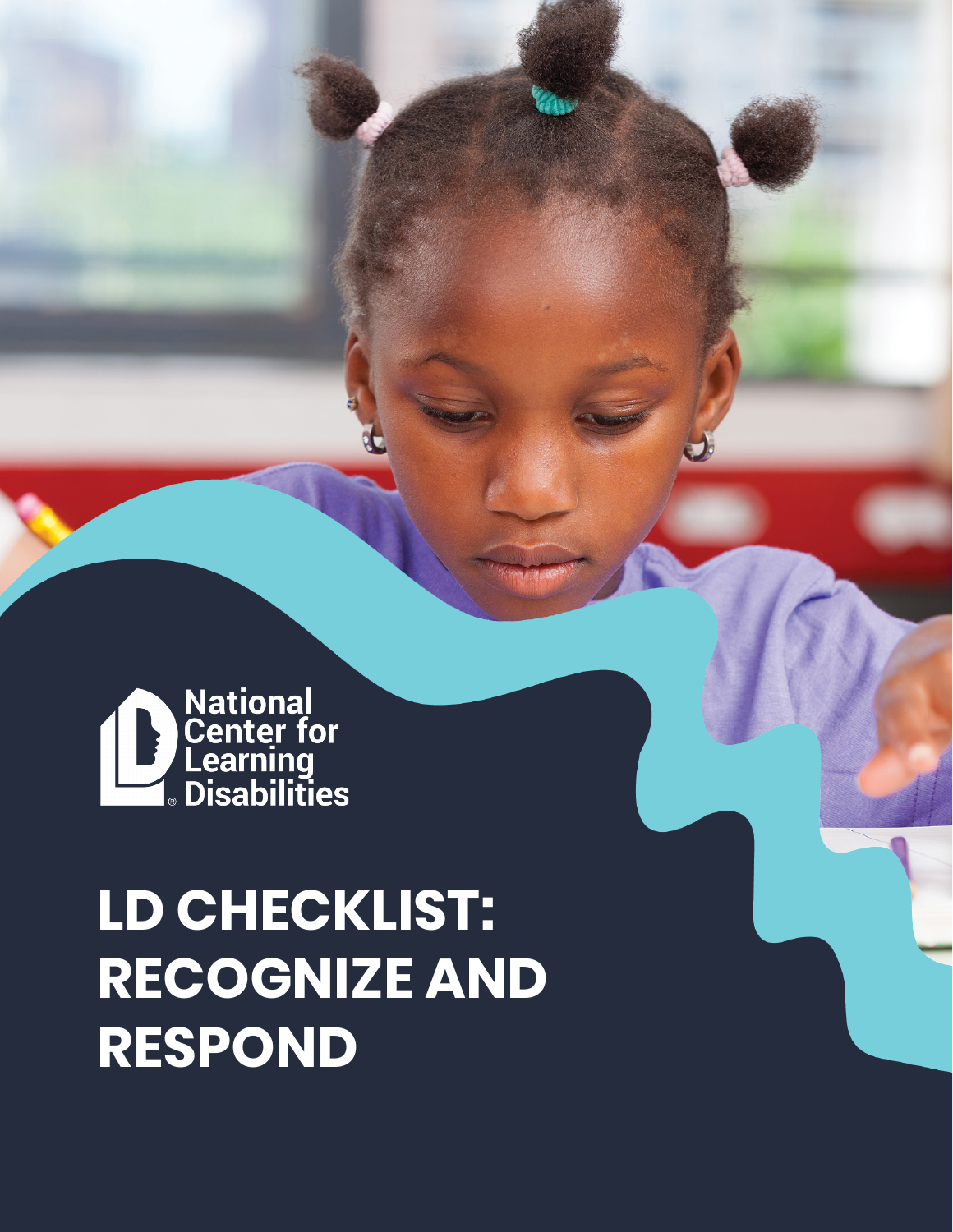

Most people have challenges with learning and behavior from time to time. During a child's preschool years and throughout the school years, parents and educators should be on the alert for consistent and/or persistent patterns of difficulty that may signal an underlying learning disability (LD). While variations in the course of development are to be expected, unevenness or lags in the mastery of skills and behaviors, even in children as young as 4 or 5, should not be ignored. And because LD can co-occur with other disorders, it's important to keep careful and complete records of observations and impressions. These can be shared among parents, educators, and related service providers to help them make important decisions about services and supports.

LD—sometimes called specific learning disability or specific learning disorder—is a term that describes a group of disorders that impact listening, speaking, reading, writing, reasoning, math, and social skills. Remember: LDs don't go away! An LD isn't outgrown or "cured" by medication, therapy, or expert tutoring.

Although LDs are lifelong, they're not a prescription for failure. Effective instruction and accommodations can minimize learning challenges, maximize strengths, and optimize student potential in academic settings. Early recognition of warning signs, well-targeted screening and assessment, effective intervention, and ongoing monitoring of progress are critical to helping individuals with LDs to succeed in school, in the workplace, and in life.

This checklist is designed as a tool to understand potential signs of LDs, not to diagnose LDs. The more characteristics you check, the more likely the individual described is at risk for (or shows signs of) LDs.

When filling out this checklist, think about the person's behavior over at least the past six months. And when you're done, if you have questions or concerns, seek assistance from school personnel or other professionals who can help determine whether a comprehensive evaluation is needed.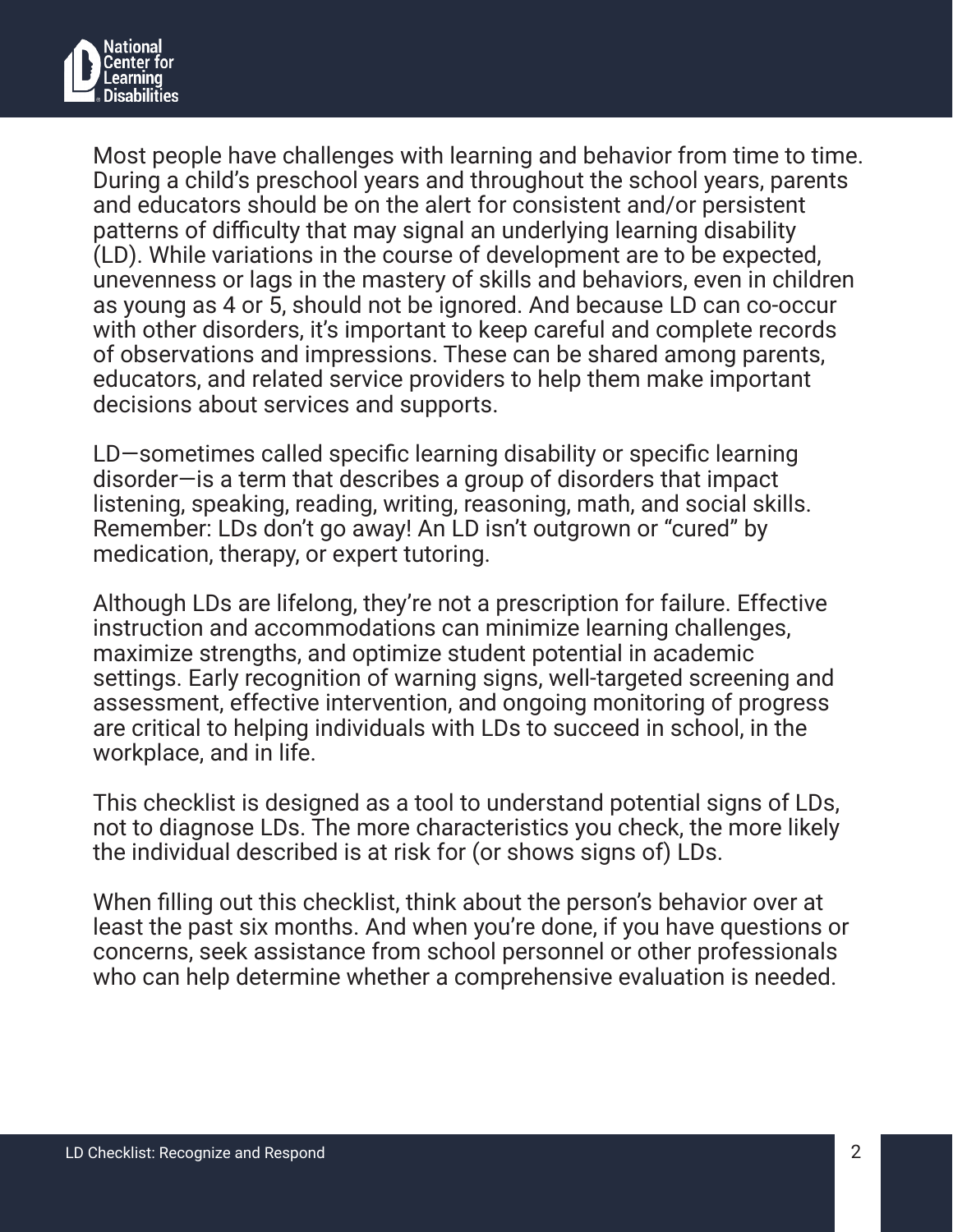

| <b>Gross and Fine Motor Skills</b>                                                                                               |                  |                   |                          |                               |  |
|----------------------------------------------------------------------------------------------------------------------------------|------------------|-------------------|--------------------------|-------------------------------|--|
|                                                                                                                                  | <b>Preschool</b> | <b>Grades K-4</b> | <b>Grades</b><br>$5 - 8$ | <b>High School</b><br>& Adult |  |
| Appears awkward and clumsy by dropping or spilling things, or<br>knocking them over                                              | X                | X                 |                          |                               |  |
| Has limited success with games and activities that demand<br>changes in body position and/or hand-eye coordination               |                  | X                 | X                        | X                             |  |
| Has trouble with buttons, hooks, snaps, zippers, and/or learn-<br>ing to tie shoes                                               | X                | X                 |                          |                               |  |
| Has trouble copying and drawing shapes and simple figures<br>and creates artwork that lacks detail and seems immature for<br>age | X                | $\times$          |                          |                               |  |
| Demonstrates poor ability to color or write "within the lines"                                                                   | X                | X                 |                          |                               |  |
| Grasps pencil awkwardly, resulting in poor handwriting or trou-<br>ble using utensils                                            | X                | X                 | X                        | X                             |  |
| Experiences difficulty using small objects or items that de-<br>mand precision (e.g., Legos, puzzle pieces, tweezers, scissors)  | X                | X                 |                          |                               |  |
| <b>Language</b>                                                                                                                  |                  |                   |                          |                               |  |
| Demonstrates early delays in learning to speak                                                                                   | X                |                   |                          |                               |  |
| Has difficulty modulating voice (e.g., too soft, too loud)                                                                       | X                | X                 | X                        |                               |  |
| Has trouble naming people or objects in conversation                                                                             | X                | Χ                 |                          |                               |  |
| Has difficulty staying on topic                                                                                                  | $\mathsf X$      | $\mathsf X$       | $\mathsf X$              | $\mathsf X$                   |  |
| Inserts invented words into conversation                                                                                         | $\mathsf X$      | $\mathsf X$       | X                        |                               |  |
| Has difficulty retelling what has just been said and engaging in<br>long conversations                                           | X                | X                 | X                        |                               |  |
| Uses vague, imprecise language and has a limited vocabulary                                                                      | $\mathsf X$      | X                 | $\mathsf X$              | X                             |  |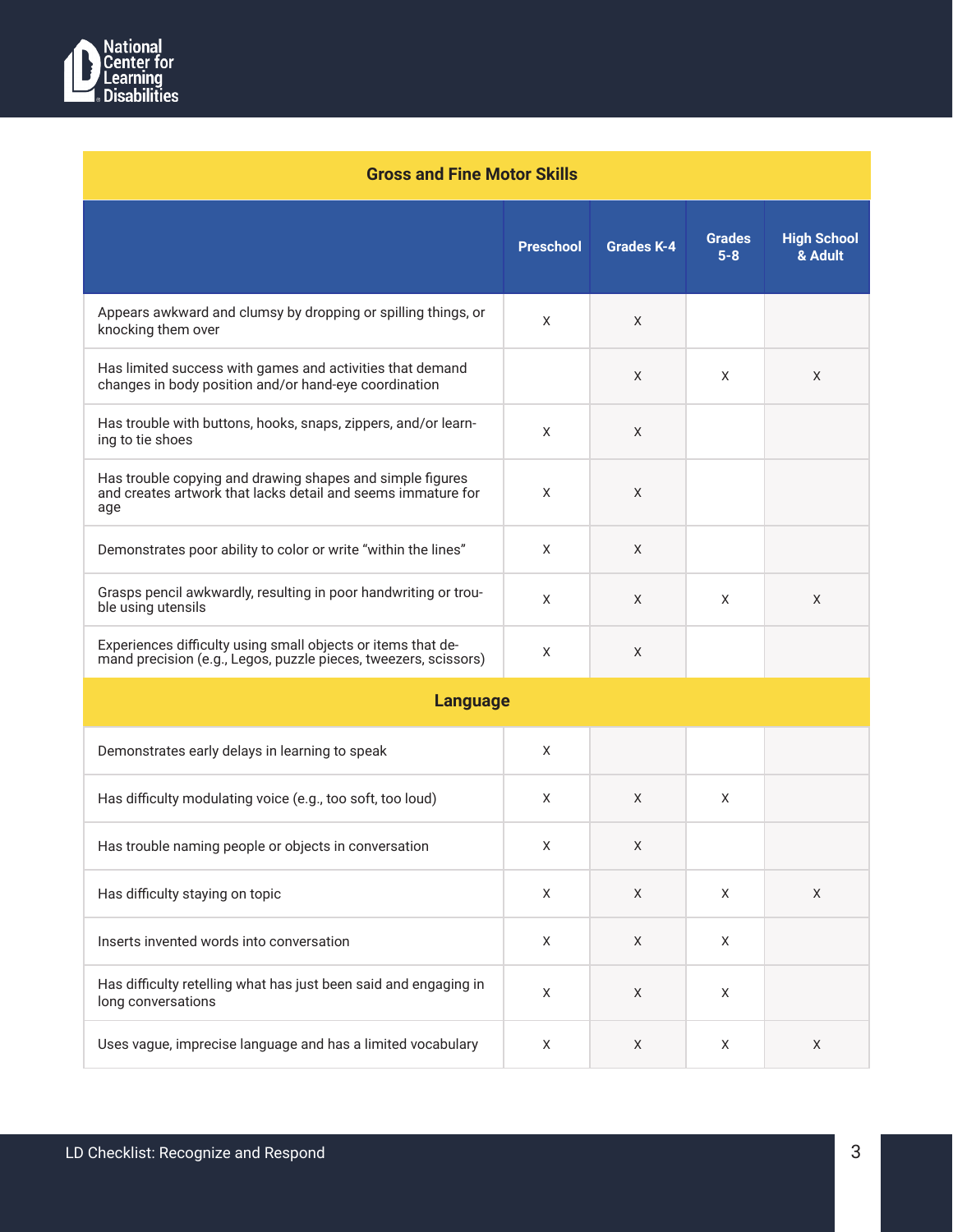

| <b>Language (Continued)</b>                                                                                                                                                                                                                       |                  |                   |                          |                               |
|---------------------------------------------------------------------------------------------------------------------------------------------------------------------------------------------------------------------------------------------------|------------------|-------------------|--------------------------|-------------------------------|
|                                                                                                                                                                                                                                                   | <b>Preschool</b> | <b>Grades K-4</b> | <b>Grades</b><br>$5 - 8$ | <b>High School</b><br>& Adult |
| Demonstrates slow and halting speech, using lots of fillers<br>(e.g., uh, um, and, you know, so)                                                                                                                                                  | X                | X                 | X                        | X                             |
| Uses poor grammar or misuses words in conversation (note:<br>take into account regional and cultural factors)                                                                                                                                     |                  | X                 | X                        | X                             |
| Mispronounces words frequently                                                                                                                                                                                                                    | X                | X                 | X                        | X                             |
| Confuses words with others that sound similar                                                                                                                                                                                                     |                  | X                 | X                        | X                             |
| Inserts malapropisms ("slips of the tongue") into conversation<br>(e.g., a rolling stone gathers no moths; he was a man of great<br>statue)                                                                                                       | X                | X                 | X                        | X                             |
| Has difficulty rhyming                                                                                                                                                                                                                            | X                | X                 |                          |                               |
| Has limited interest in books or stories                                                                                                                                                                                                          | X                | X                 | X                        | X                             |
| Has difficulty understanding instructions or directions                                                                                                                                                                                           | X                | X                 | X                        | X                             |
| Has trouble understanding idioms, proverbs, colloquialisms,<br>humor, and/or puns (note: take into account regional and<br>cultural factors)                                                                                                      |                  | X                 | X                        | X                             |
| Has difficulty with pragmatic skills (e.g., understanding the<br>relationship between speaker and listener, staying on topic,<br>gauging the listener's degree of knowledge, making inferences<br>based on a speaker's verbal and nonverbal cues) |                  | X                 | X                        | X                             |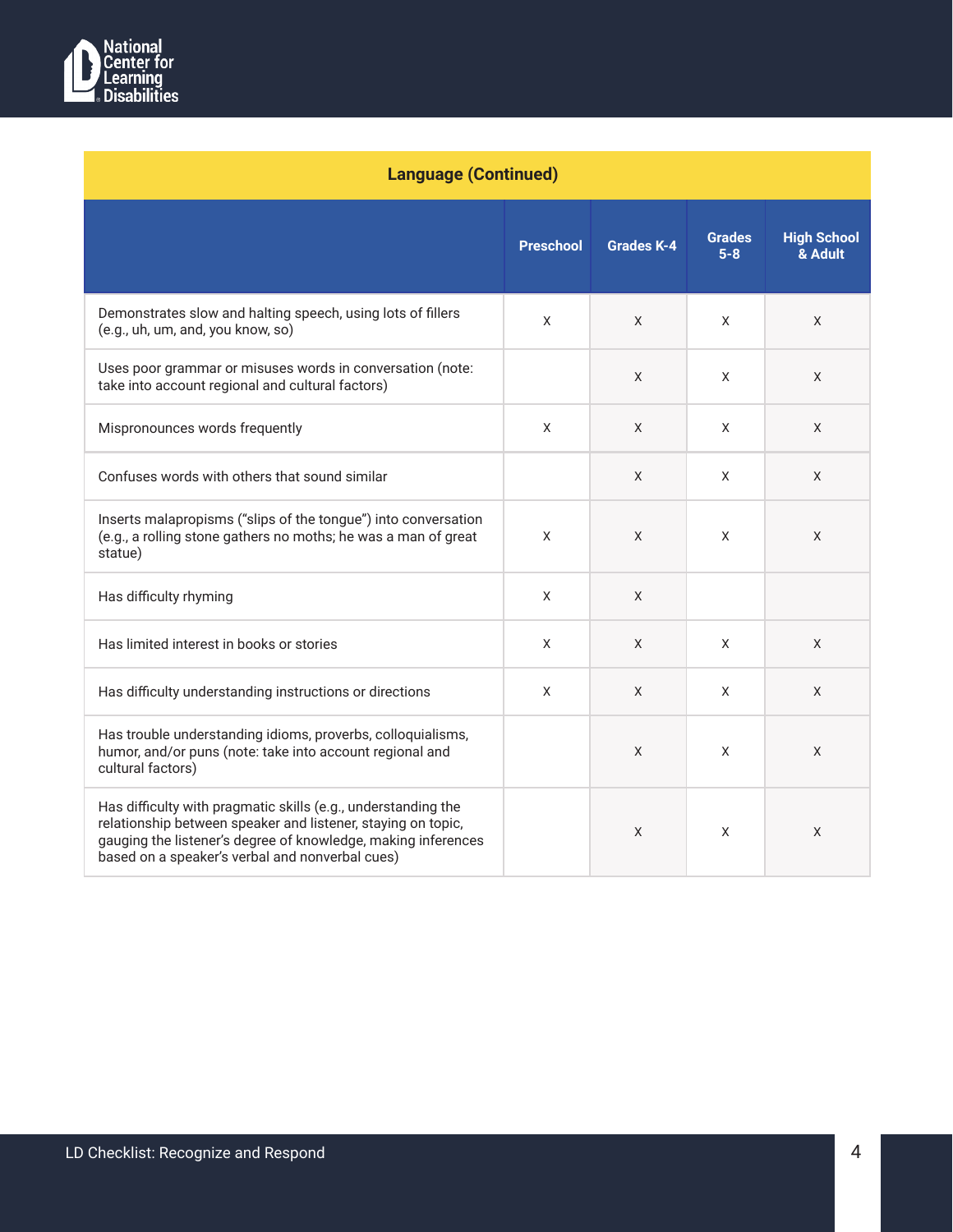

| <b>Reading</b>                                                                       |                  |                   |                          |                               |
|--------------------------------------------------------------------------------------|------------------|-------------------|--------------------------|-------------------------------|
|                                                                                      | <b>Preschool</b> | <b>Grades K-4</b> | <b>Grades</b><br>$5 - 8$ | <b>High School</b><br>& Adult |
| Has difficulty recognizing the small units of sounds (pho-<br>nemes) in spoken words | X                | X                 | X                        |                               |
| Has difficulty tapping or clapping out the syllables in words                        | X                | X                 |                          | X                             |
| Has problems connecting letters to the sounds they make                              | X                | X                 |                          |                               |
| Has trouble blending sounds together to make words                                   | X                | X                 |                          |                               |
| Has difficulty recognizing and remembering common "sight<br>words"                   |                  | X                 | X                        |                               |
| Has trouble naming letters (e.g., confuses similar looking<br>letters and numbers)   | X                | X                 |                          |                               |
| Confuses similar-looking words (e.g., beard/bread) while<br>reading                  |                  | X                 | X                        | X                             |
| Reverses letter order in words (e.g., saw/was) while reading<br>and writing          |                  | X                 | X                        |                               |
| Needs to sound out words already encountered in printed text                         | X                | X                 | X                        | X                             |
| Has weak comprehension of ideas/themes                                               |                  | X                 | X                        | X                             |
| Guesses at unfamiliar words rather than using word analysis<br>skills                |                  | X                 | Χ                        | Χ                             |
| Reads slowly, with great effort and poor intonation                                  |                  | $\mathsf X$       | X                        | $\mathsf X$                   |
| Substitutes and/or leaves out words while reading                                    |                  | $\mathsf X$       |                          |                               |
| Has poor retention of new vocabulary                                                 | $\mathsf X$      | $\mathsf X$       | X                        | $\mathsf X$                   |
| Dislikes and/or avoids learning letters or reading                                   |                  | $\mathsf X$       | $\mathsf X$              | $\mathsf X$                   |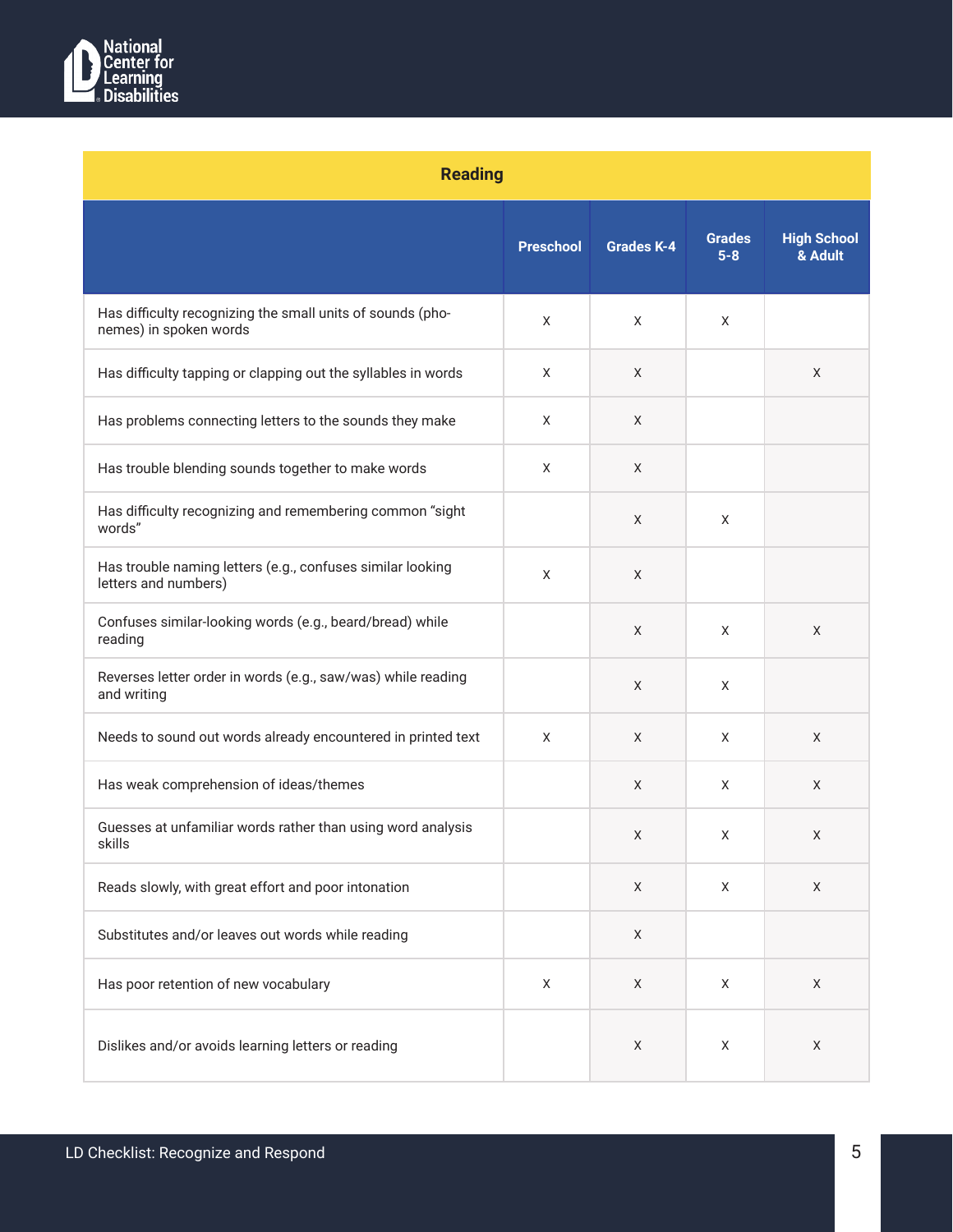

| <b>Written Language</b>                                                                                          |                  |                   |                          |                               |
|------------------------------------------------------------------------------------------------------------------|------------------|-------------------|--------------------------|-------------------------------|
|                                                                                                                  | <b>Preschool</b> | <b>Grades K-4</b> | <b>Grades</b><br>$5 - 8$ | <b>High School</b><br>& Adult |
| Dislikes and avoids writing and copying                                                                          | X                | X                 | X                        | X                             |
| Demonstrates delays in learning to copy and write                                                                | X                | X                 |                          |                               |
| Has messy and incomplete writing, with many cross-outs and<br>erasures                                           |                  | X                 | X                        | X                             |
| Has difficulty remembering shapes of letters and numerals                                                        | X                | X                 |                          |                               |
| Frequently reverses or misdraws letters, numbers, and symbols                                                    | X                | X                 |                          |                               |
| Uses uneven spacing between letters and words, and has trou-<br>ble staying "on the line"                        |                  | X                 | X                        | X                             |
| Copies inaccurately (e.g., confuses similar-looking letters and<br>numbers)                                      |                  | X                 | X                        | X                             |
| Spells poorly and inconsistently (e.g., the same word appears<br>differently other places in the same document   |                  | X                 | X                        | X                             |
| Has difficulty proofreading and self-correcting written or print-<br>ed work                                     |                  | X                 | X                        | X                             |
| Fails to develop ideas in writing (e.g., written work is incom-<br>plete, too brief or disorganized              |                  |                   | X                        | X                             |
| <b>Attention</b>                                                                                                 |                  |                   |                          |                               |
| Fails to pay close attention to details or makes careless mis-<br>takes in schoolwork, work, or other activities |                  |                   | X                        | X                             |
| Has difficulty sustaining attention in play activities and work<br>tasks                                         | X                | X                 | X                        | X                             |
| Does not appear to listen when spoken to directly                                                                |                  | X                 | X                        | X                             |
| Does not follow through on instructions and fails to finish<br>schoolwork, chores, or duties in the workplace    |                  | X                 | Χ                        | X                             |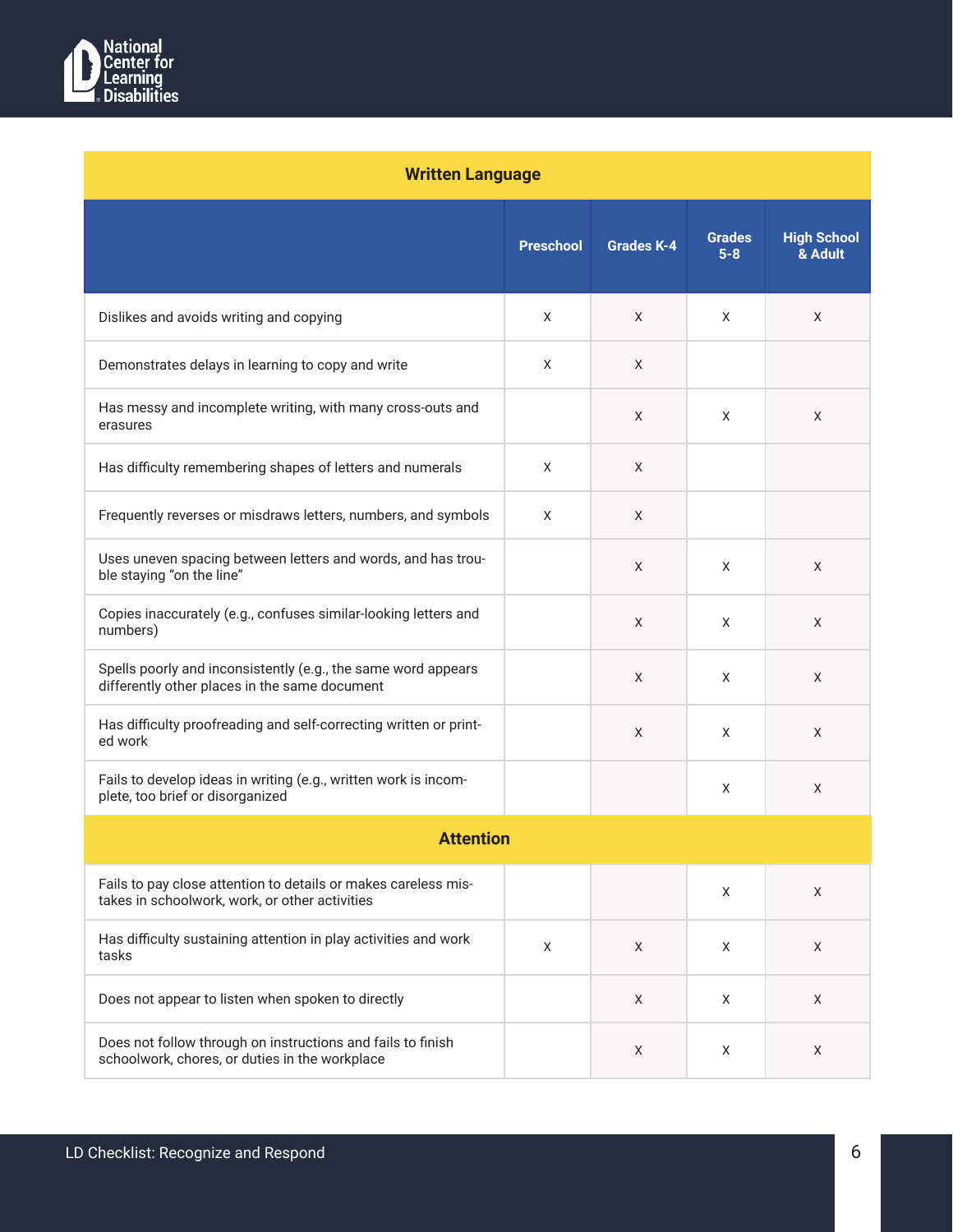

| <b>Attention (Continued)</b>                                                                                                                |                  |                   |                          |                               |
|---------------------------------------------------------------------------------------------------------------------------------------------|------------------|-------------------|--------------------------|-------------------------------|
|                                                                                                                                             | <b>Preschool</b> | <b>Grades K-4</b> | <b>Grades</b><br>$5 - 8$ | <b>High School</b><br>& Adult |
| Has difficulty organizing tasks and activities                                                                                              |                  | X                 | X                        | X                             |
| Avoids, dislikes, and/or is reluctant to engage in tasks that<br>require sustained mental effort (e.g., homework, organizing<br>work tasks) | X                | X                 | X                        | X                             |
| Consistently loses things that are necessary for tasks/activi-<br>ties (e.g., toys, school assignments, pencils, books, or tools)           |                  | X                 | X                        | X                             |
| Is easily distracted by sounds, motion, or other stimuli                                                                                    |                  | X                 | X                        | X                             |
| Is forgetful in daily/routine activities                                                                                                    |                  | Χ                 | Χ                        | Χ                             |
| <b>Math</b>                                                                                                                                 |                  |                   |                          |                               |
| Has difficulty with simple counting and one-to-one correspon-<br>dence between number symbols and objects                                   | X                | X                 |                          |                               |
| Has difficulty recognizing quantities without counting                                                                                      | X                | X                 | X                        | X                             |
| Has difficulty learning to calculate and memorize basic addi-<br>tion, subtraction, and multiplication facts                                |                  | X                 | X                        | X                             |
| Has difficulty learning and performing strategic counting activi-<br>ties (e.g., by 2, 5, 10, 100)                                          |                  | X                 | X                        | X                             |
| Has trouble positioning numbers in the correct places (e.g.,<br>one on top of the other), resulting in computation errors                   |                  | X                 | X                        | X                             |
| Has difficulty estimating (e.g., quantity, value)                                                                                           | X                | X                 | X                        | X                             |
| Has difficulty with comparisons (e.g., less than, greater than)                                                                             | X                | X                 | X                        | X                             |
| Has trouble telling time (on either a digital or analog clock)                                                                              | X                | X                 | X                        |                               |
| Has trouble learning and applying formulas and rules for calcu-<br>lation and problem solving                                               |                  |                   | X                        | X                             |
| Has trouble reading and interpreting graphs and charts                                                                                      |                  |                   | $\mathsf X$              | X                             |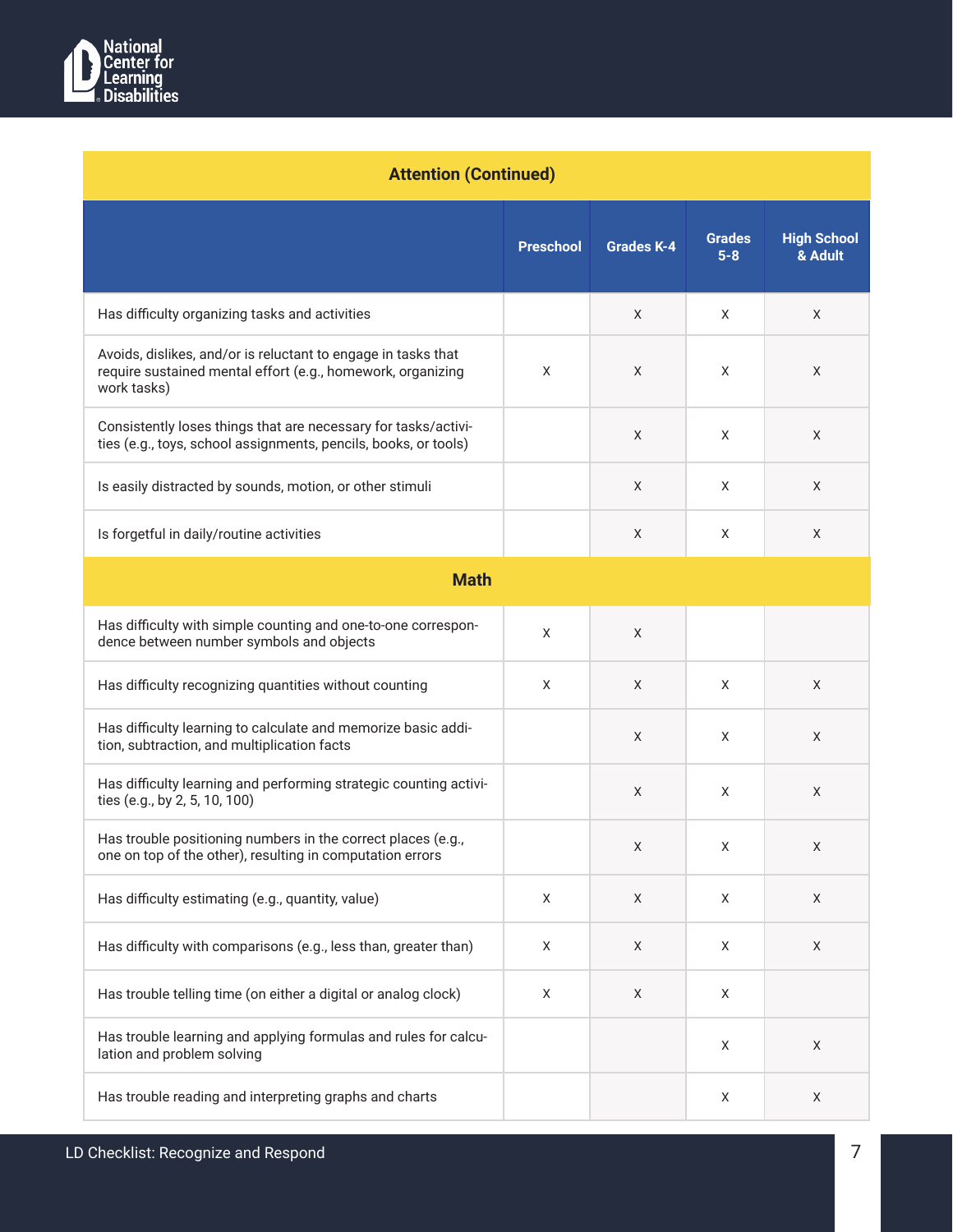

| <b>Social/Emotional</b>                                                                                                              |                  |                   |                          |                               |
|--------------------------------------------------------------------------------------------------------------------------------------|------------------|-------------------|--------------------------|-------------------------------|
|                                                                                                                                      | <b>Preschool</b> | <b>Grades K-4</b> | <b>Grades</b><br>$5 - 8$ | <b>High School</b><br>& Adult |
| Does not pick up on other people's moods/feelings (e.g., may<br>say the wrong thing at the wrong time)                               |                  | X                 | X                        | X                             |
| May not detect or respond appropriately to teasing                                                                                   |                  | X                 | X                        | X                             |
| Has difficulty "joining in" and maintaining positive social status<br>in a peer group                                                | X                | X                 | X                        | X                             |
| Has trouble knowing how to share/express feelings                                                                                    |                  |                   | X                        | X                             |
| Has difficulty with self-control when frustrated                                                                                     | X                | X                 |                          |                               |
| Has difficulty dealing with group pressure, embarrassment, and<br>unexpected challenges                                              |                  | X                 | X                        | X                             |
| Has trouble setting realistic social goals                                                                                           |                  |                   | X                        | X                             |
| Has trouble evaluating personal social strengths and<br>challenges                                                                   |                  |                   | X                        | X                             |
| Has doubts about abilities and is prone to attribute successes<br>to luck or outside influences rather than hard work                |                  |                   | X                        | X                             |
| <b>Other</b>                                                                                                                         |                  |                   |                          |                               |
| Confuses left and right                                                                                                              |                  | X                 | X                        | Χ                             |
| Has a poor sense of direction; is slow to learn the way around a<br>new place; is easily lost or confused in unfamiliar surroundings |                  | X                 | X                        | X                             |
| Finds it hard to judge speed and distance (e.g., playing sports,<br>driving a car)                                                   | X                | X                 | X                        | X                             |
| Has trouble reading maps                                                                                                             |                  |                   | X                        | X                             |
| Is disorganized and poor at planning                                                                                                 |                  |                   | X                        | X                             |